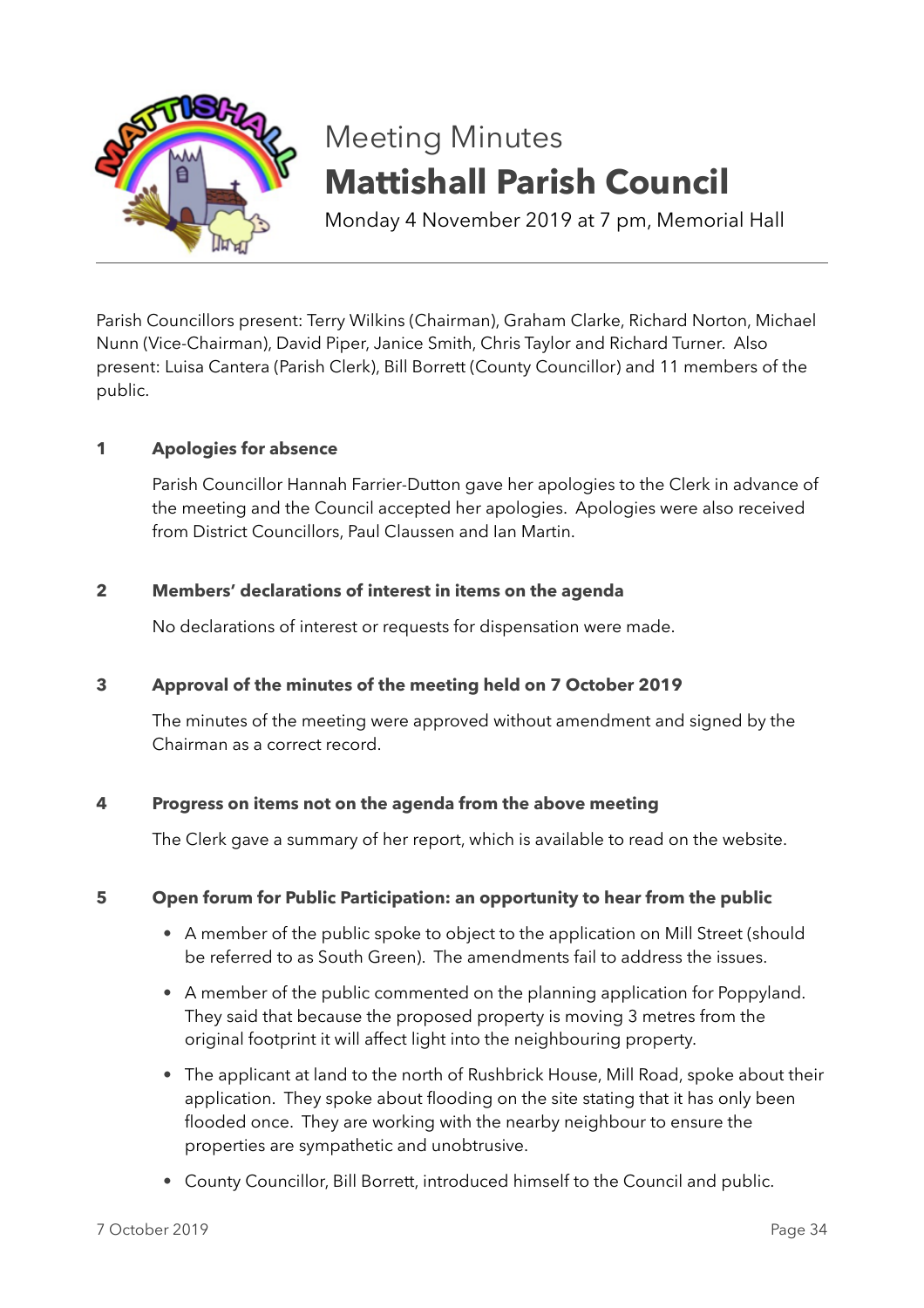• A member of the public who wishes to organise a Christmas lunch for lonely and homeless people at the Memorial Hall, would like cars to be available on the day and to ask the Parish Council for a financial donation.

# **6 Donation towards a village Christmas lunch at Mattishall Memorial Hall**

Having heard the proposal at the end of public participation, the Parish Council said it would like to support the Christmas lunch in some way. The Parish Council will consider donating the funds taken at the tree lighting event to this cause.

## **7 Planning matters**

# 7.1 **Results of applications (decisions taken by Breckland Council)**

3PL/2019/1107/LB - London House, 9 Dereham Road - To replace the commercial entrance door within the central recessed doorway: Application approved.

3PL/2019/0631/F - Walnut Tree Farm, Mill Road - Erection of a dwelling, amended highway changes to approved application 3PL/2018/0861/F: Application approved.

# 7.2 **Report and recommendations on planning applications from the Delivery and Monitoring Group (DMG)** - Comments will be sent to Breckland Council:

3PL/2019/1233/F - Rayners Farm, 88 Dereham Road - Erection of 2 dwellings and garages: Objection. The Parish Council is of the opinion that this application does not conform to the following neighbourhood planning (NP) policies: ENV2 (Important views and vistas); HOU1 (Size of individual developments); HOU2 (Housing types); HOU3 (Affordable housing); HOU4 (Complement and enhance existing character of the village); HOU5 (High quality and energy efficiency). The Parish Council does not accept that the planning inspector's reasons for dismissing the appeal in respect of application 3PL/2017/1599/F have been addressed and are no longer applicable to the current application.

3PL/2019/1250/F - Poppyland, Welborne Road - Demolition of existing dwelling and proposed replacement dwelling house and garage - Objection. This application does not conform to the following NP policies - HOU1 (Size of individual developments) – specifically 'their design and layout has regard to their immediate surroundings'; HOU4 (Complement and enhance existing character of the village); HOU5 (High quality and energy efficiency) - specifically 'form and character', 'density, height, massing and scale'; HOU6 (Single dwelling, alterations and extensions).

3PL/2019/1266/F - Land off Welgate - Three detached dwellings and associated works: Objection. The Parish Council is of the opinion that this application does not conform to the following NP policies: HOU1 (Size of individual developments); HOU2 (Housing types); HOU3 (Affordable housing); HOU4 (Complement and enhance the existing character of the village); HOU5 (High quality and energy efficiency). The reasons given by the inspector for dismissing the appeal against refusal of permission of the previous application, 3PL/2016/1200/O, at this location have not been addressed.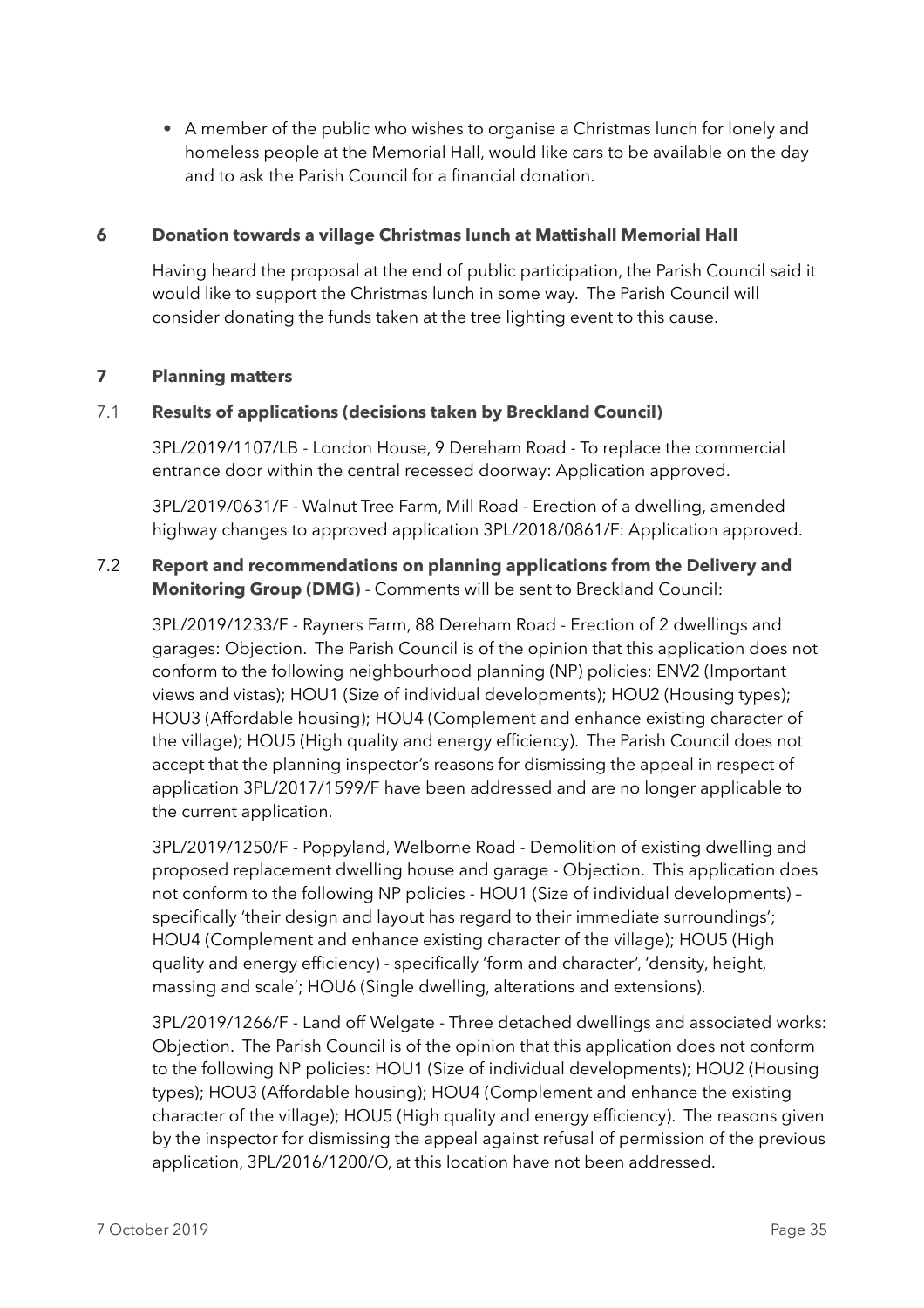3PL/2019/1267/HOU - Rhospen, Welborne Road - Proposed rear first floor extension to create larger bedroom and other associated works: No objection.

3PL/2019/1295/F - Land at Mill Street - Single storey dwelling with cart-shed garage: The parish council objects to this application. This application does not conform to following neighbourhood plan policies: ENV3 (Trees, hedgerows and boundaries); ENV5 (Distinct villages); ENV6 (Tranquillity and dark skies); ENV7 (Protecting and enhancing the local environment); HOU1 (Size of individual developments); HOU2 (Housing types); HOU4 (Complement and enhance the existing character of the village); HOU5 (High quality and energy efficiency); TRA1 (Safe and sustainable transport). Additional comments about the incorrect address, highways' previous comment and vehicle movements were also given.

3PL/2019/1273/PIP - Land to the north of Rushbrick House, Mill Rd - Permission in principle for two detached dwellings: Objection. This application does make reference to the NP citing several policies as being relevant to the application. However, it does not indicate anywhere how it actually conforms to these policies. The Parish Council is of the opinion that this application does not conform to the following NP policies: ENV5 (Distinct villages); ENV9 (Flood risk and drainage); HOU1 (Size of individual developments); HOU2 (Housing types); HOU3 (Affordable housing); HOU4 (Complement and enhance the existing character of the village).

All applications (apart from Rhospen) also included a comment about Breckland Council now having a 5-year land supply. The Inspector's amendments to the Local Plan show that, based on completions and commitments to that date, no further allocations are required for Mattishall as the minimum requirement to 2036 had already been exceeded.

# **8 Updates from individual council members (for information only)**

## 8.1 **SAM2 (speed awareness messaging sign) and Speedwatch**

Mr Turner provided a report in advance of the meeting. The SAM2 sign was placed in the 20 mph limit near the school facing into the village from mid-September to mid-October. During that time, just under 60,000 vehicle movements were recorded, the highest volume at any location in Mattishall since purchasing the sign in early 2018. Two vehicles were recorded at 50 mph.

Speedwatch: Traffic was monitored at the Dereham Road location for an hour midafternoon on 18 October. Twelve vehicles were reported for exceeding the trigger speed, most being recorded when a downpour reduced visibility.

## 8.2 **Allocation of Christmas hampers project**

The Clerk reported that the organising committees of All Saints' Church and the Mattishall & Burgh Charity will each select 8 people to receive the hampers. The Clerk and Chairman will liaise with the volunteer who is making up the hampers.

## 8.3 **October youth club sessions**

Mr Nunn reported that the club is going from strength to strength regularly attracting between 38 to 45 young people each week.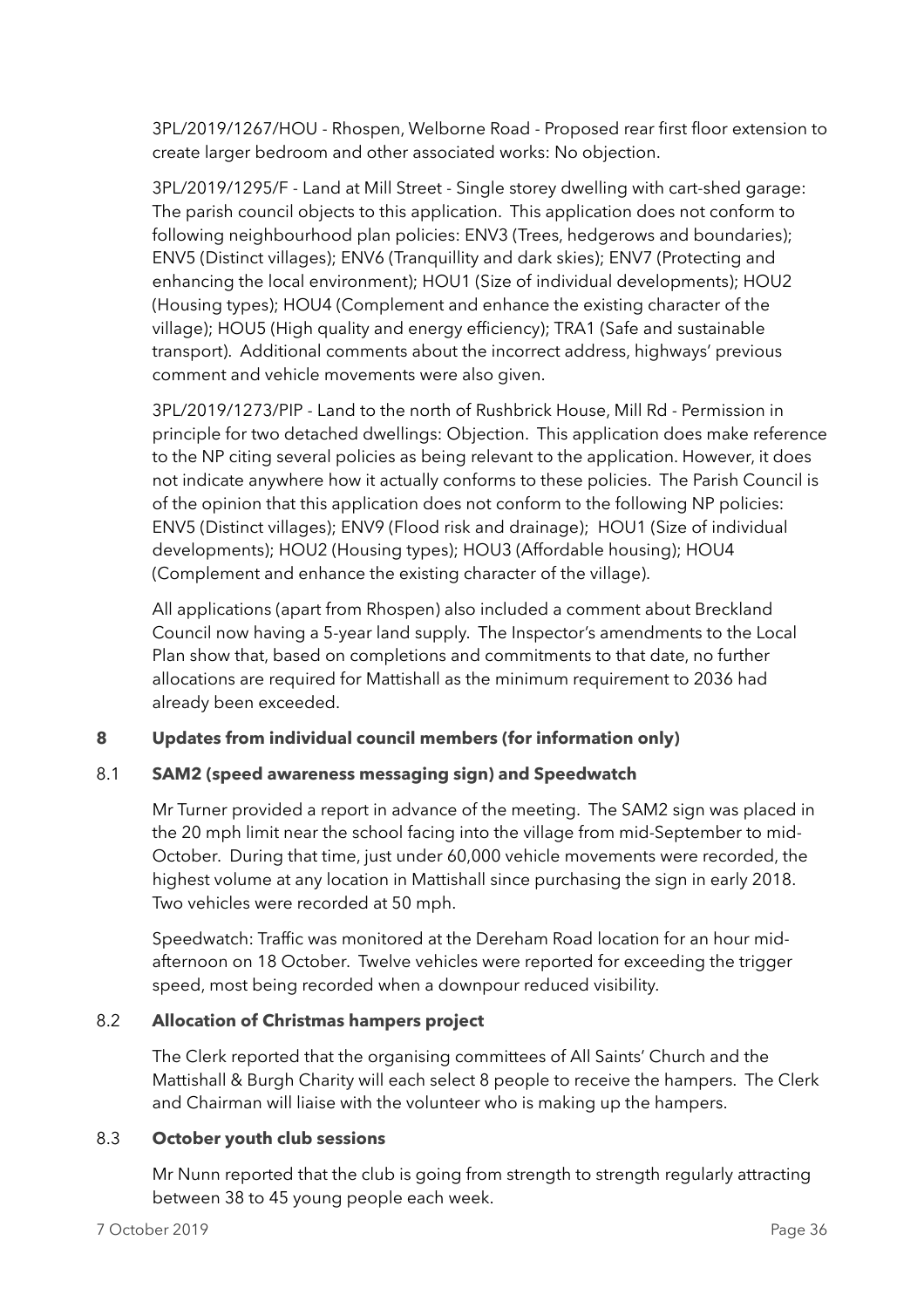#### **9 Purchase of three brackets for use by the speed activated messaging sign**

The three brackets are proposed for one in Back Lane and two in Dereham Road, where there are currently no brackets. This allows the sign to be moved between sites with ease. The Council **RESOLVED** to purchase three brackets from Westcotec at £50 each. The Clerk was asked to request permission from Highways for the sign to be used on Thynnes Lane.

## **10 Contract extension with J Alden, gardener, working for the Parish Council**

The Council agreed that Ms Alden's quality of work had been excellent since she started working for the Parish Council in July. The Council **RESOLVED** to extend the contract with Ms Alden on the same terms to 31 October 2020.

# **11 Agreement on councillors to be involved in inspections of the cemetery and churchyard**

The Clerk explained that once a year areas that the Parish Council maintains are inspected by the Parish Council and she asked for volunteers for the task. Mrs Smith, Dr Piper and Mr Clarke agreed to be involved.

## **12 Continuation of discussion on an electric vehicle charger for the village**

Dr Piper and Mr Clarke spoke about their initial research as they felt it was a good idea in principle. It is possible to obtain a grant of up to 75% but it appears that grants are for cities and towns, such as areas that have no off-road parking. Dereham and Norwich have charging points already. The cost of installing a charger in Mattishall is not clear from online information but given that the grant is for more urban areas, the Council felt that it wasn't the right time to install a charger in the village.

## **13 Village events**

## 13.1 **Update on organisation of the Remembrance Day service**

Dr Piper reported that organisation for this event is complete. Anyone helping should arrive at the green at 10 am. Several village organisations are planning to lay wreaths at the war memorial.

## 13.2 **Update on Christmas tree lighting event and agree a budget**

The working group met in mid-October to finalise plans. As the grotto was a success last year, this will be held again in All Saints' Church during the children's activities afternoon organised by the church. A budget is needed to purchase refreshments for the village green light-switch on and gifts for the grotto (not including cost of the Christmas tree, which has already been ordered). The Council **RESOLVED** to set a budget of £250 for the Christmas event. The new marquee has been delivered and will be used for the first time at this event.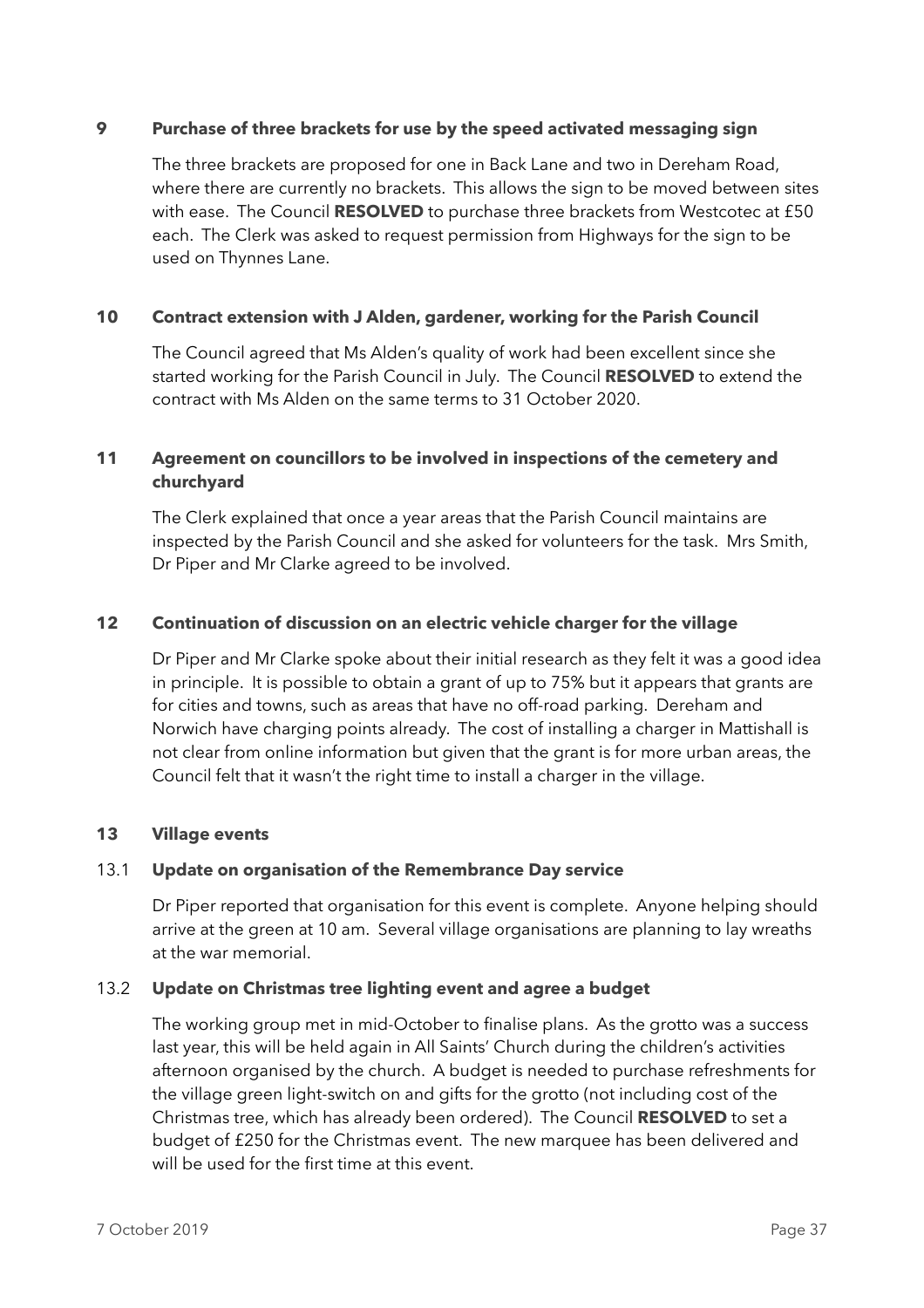# 13.3 **Discussion on the 75th anniversary of VE Day commemorations**

Dr Piper volunteered to work with the vicar of All Saints' Church to come up with a proposal. A grant is available from Breckland District Council.

#### 13.4 **Discussion on whether to hold a summer event**

The Parish Council has run Norfolk Day events in the past two years but it was felt that 27 July is a poor choice of date as many families go on holiday just after schools break up. With this in mind, provisional dates of 20 or 27 June will be considered. Dr Piper will look at published local events for mid-late June in order to avoid holding a Mattishall event that clashes with others nearby.

## **14 Discussion on the installation of two security posts at the village green**

A quotation from a local contractor had been received for a lockable security post in front of the gates onto the green and a wooden post on the grassed slope entrance from the carpark. Councillors ask the Clerk to obtain a further quotation to include two wooden posts on the grassed slope entrance and a lockable security post near the gates. This will be discussed at the December meeting.

## **15 Purchase of ID badges for councillors for use at events and meetings**

The Chairman and Clerk presented two ID badge options. The Council **RESOLVED** to purchase 9 badges as presented by the Chairman. The total cost is likely to be just under £60.

#### **16 Sketch drawing for mounting the WWI airfield plaque onto a granite wedge**

The Clerk presented a sketch drawing from a local stonemason. Councillors liked the idea but felt the price was a lot to pay for this project. Two further ideas were put forward: to build a brick surround for the plaque to be fixed onto and to fix the plaque onto the wing of an old aeroplane. The Council decided to obtain quotations for a brick surround, the aeroplane wing idea, and approach a second stone mason for a quotation based on the original idea.

#### **17 Finance**

## 17.1 **Drafting the budget for 2020-21**

The Clerk asked for two councillors to help her to prepare the first draft of the budget. Mr Taylor and Mr Turner will assist the Clerk with this task.

#### 17.2 **Payment of accounts list**

The Council **RESOLVED** to approve the payments list (final page).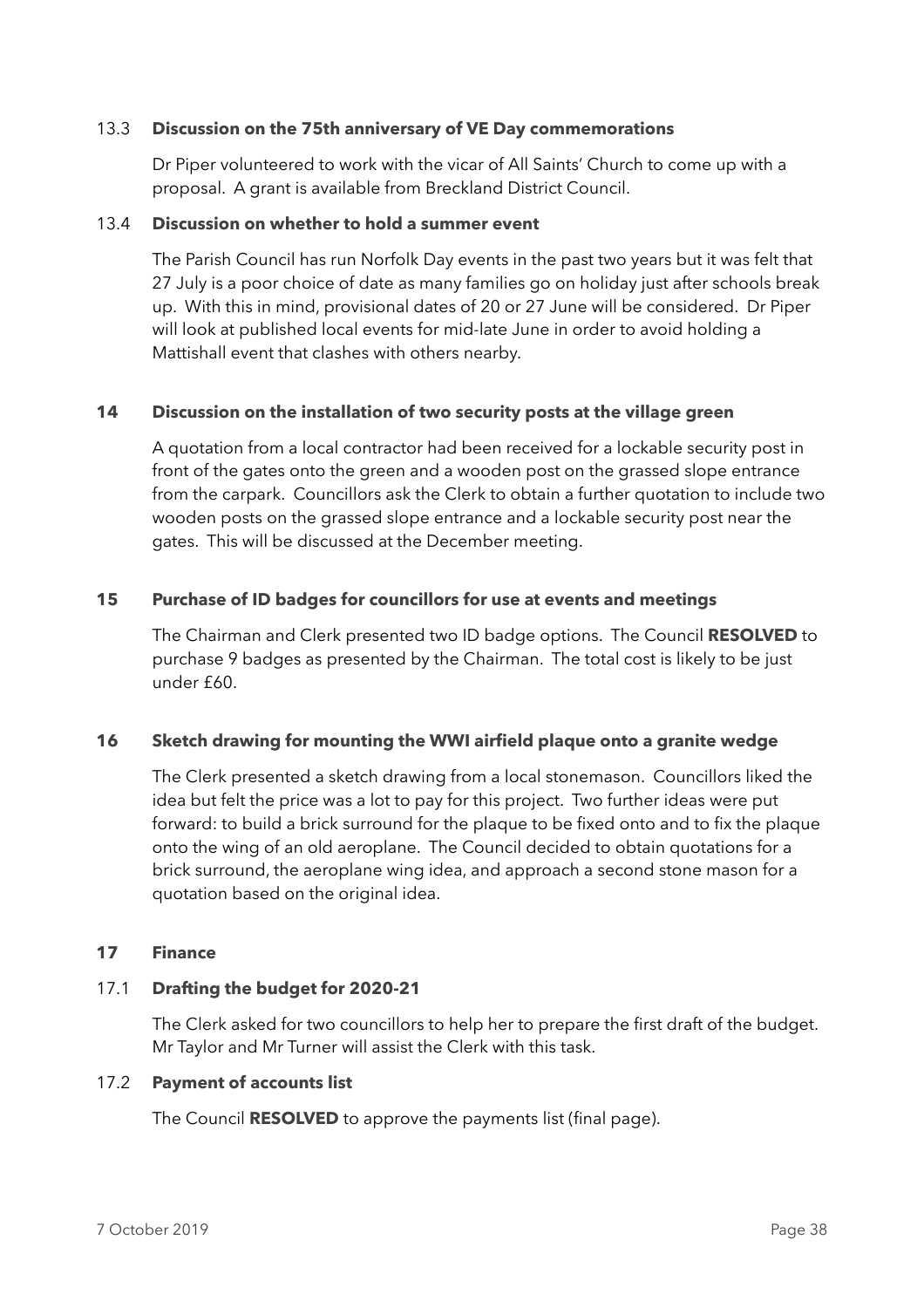#### **18 Meeting dates for 2020**

The Clerk presented a list of dates for 2020, mostly first Mondays of the month. The Council agreed to the dates and the Clerk will advertise them.

#### **19 Correspondence**

The correspondence was available for councillors to read.

#### **20 Items for the next meeting agenda (Monday 2 December 2019)**

Donation towards the Christmas lunch and security posts at the village green will feature on the next agenda.

**21** The Council **RESOLVED** to exclude members of the public and press (under the Public Admission to Meetings Act 1960) for the following confidential items:

#### 21.1 **Request from the Clerk for payment of additional hours worked**

The Council **RESOLVED** to approve payment of 23.85 hours additional hours worked by the Clerk in 2019. Due to extra hours worked each year, the Council **RESOLVED** to increase the Clerk's working hours by 1 hour per week from 1 November 2019.

#### 21.2 **Request from the Clerk to attend a conference in February 2020**

The Council **RESOLVED** to pay for the Clerk to attend the Society of Local Council Clerks' Practitioners' Conference on 26 & 27 February 2020.

The Chairman closed the meeting at 9.21 pm.